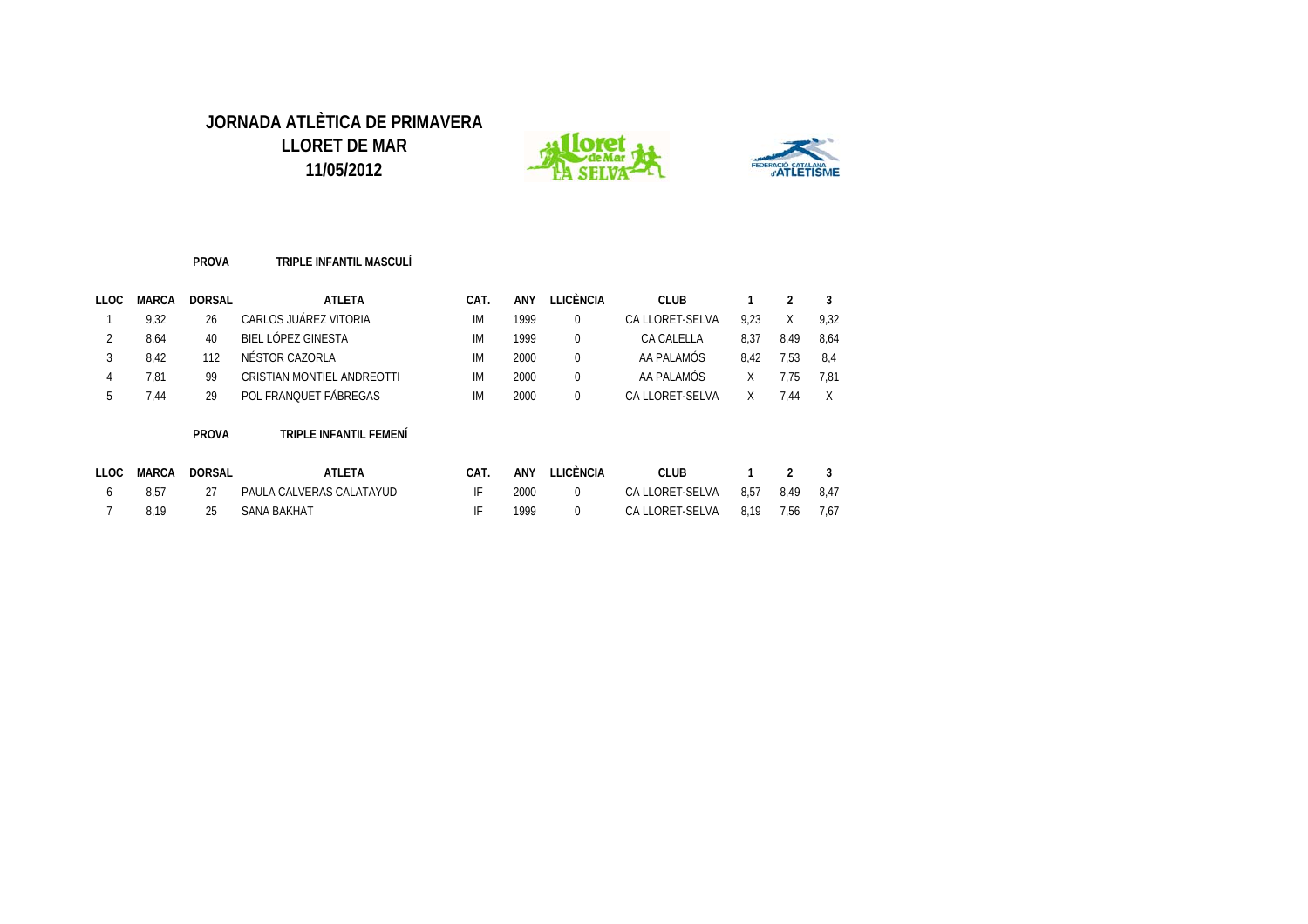

#### **PROVA PERXA ALEVÍ MASCULÍ**

|            |        |                         |      |         |           |                                  |     |  |                             | <b>ALCADES</b> |  |
|------------|--------|-------------------------|------|---------|-----------|----------------------------------|-----|--|-----------------------------|----------------|--|
| LLOC MARCA | DORSAL | ATLETA                  | CAT. | ANY     | LLICÈNCIA | <b>CLUB</b>                      |     |  | 120 130 140 150 160 170 180 |                |  |
| 1.70       |        | 12 ELOI CAPARRÓS DALMAU |      | AM 2001 |           | CALLORET-SELVA - - - - - - O XXX |     |  |                             |                |  |
|            | 61     | ADRIÀ FOLCH             | AM   | 2002    |           | CA MALGRAT                       | XXX |  |                             |                |  |

#### **PROVA PERXA INFANTIL MASCULÍ**

|            | LLOC MARCA DORSAL | ATLETA                   |         | CAT. ANY LLICÈNCIA | CLUB                         |  |  |  |  |  |             |  |  |  | 170 180 190 200 210 220 230 240 250 260 270 275 280 285 290 295 300 320 330            |
|------------|-------------------|--------------------------|---------|--------------------|------------------------------|--|--|--|--|--|-------------|--|--|--|----------------------------------------------------------------------------------------|
| $1 \t3.20$ |                   | 39   ÀLEX GONZÁLEZ BUENO |         | IM 1999 0          | CA CALELLA                   |  |  |  |  |  |             |  |  |  | $XO \quad - \quad - \quad O \quad - \quad - \quad - \quad - \quad O \quad O \quad XXX$ |
| 2 2.70     |                   | 24 MARC SÁNCHEZ          | IM 2000 | $\overline{0}$     | CA LLORET-SELVA              |  |  |  |  |  | 00X00-00XXX |  |  |  |                                                                                        |
| 3 2.30     | 21                | DÍDAC CAPARRÓS DALMAU    | IM 2000 | $\overline{0}$     | CALLORET-SELVA O O O O O XXX |  |  |  |  |  |             |  |  |  |                                                                                        |

#### **PROVA PERXA INFANTIL FEMENÍ**

| LLOC MARCA | DORSAL | ATLETA              | CAT |      | ANY LLICÈNCIA – | <b>CLUB</b> |  |  |             | 170 180 190 200 210 220 230 240 250 260 270 275 280 285 290 295 300 320 330 |  |  |  |  |  |  |
|------------|--------|---------------------|-----|------|-----------------|-------------|--|--|-------------|-----------------------------------------------------------------------------|--|--|--|--|--|--|
|            |        | MA ROSER PUJOL VILA |     | 1999 |                 | CA CALELLA  |  |  | OOOOOOXOXXX |                                                                             |  |  |  |  |  |  |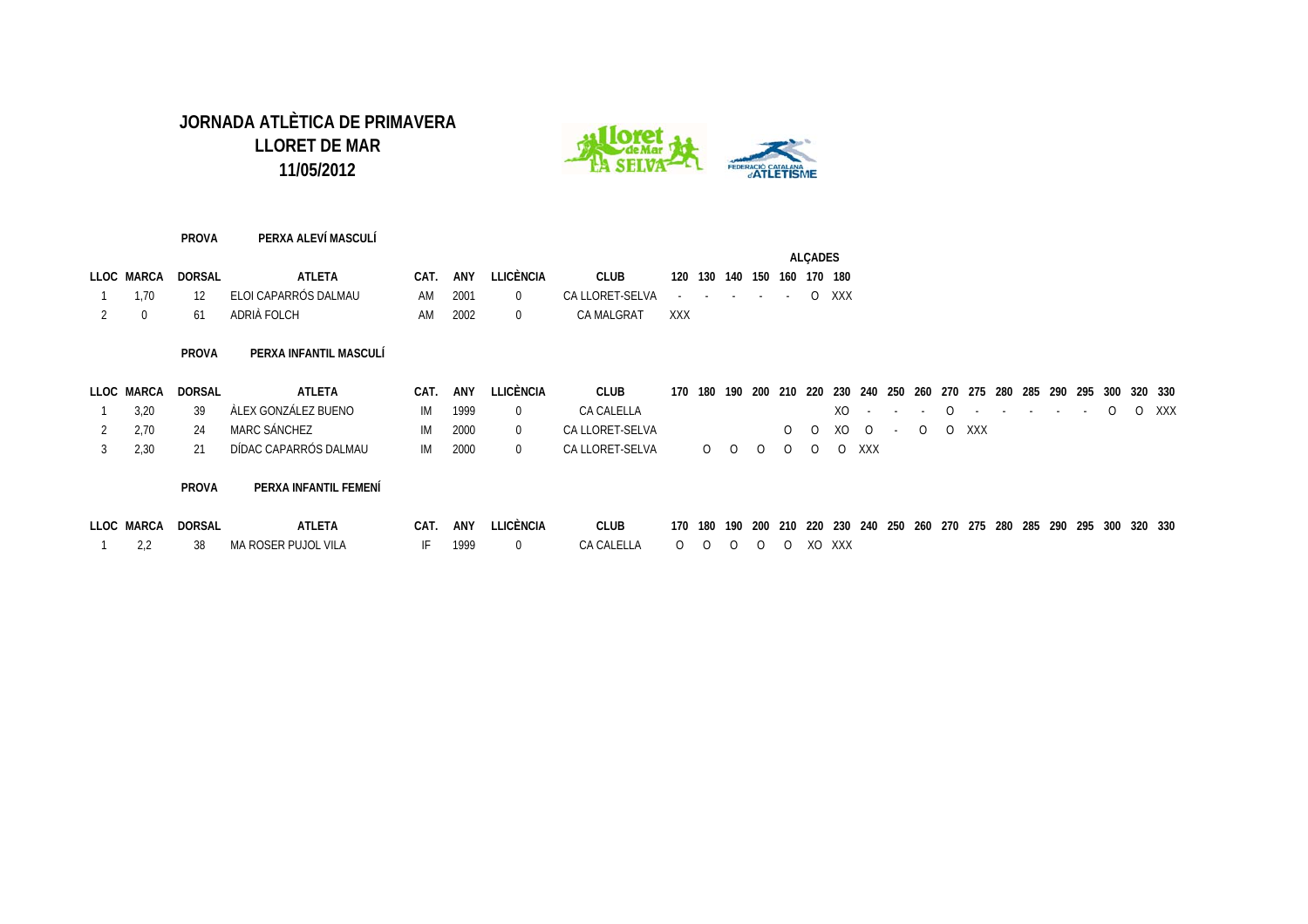

# **JORNADA ATLÈTICA DE PRIMAVERA**

**LLORET DE MAR 11/05/2012**



#### **PROVA 1500 M MASCULÍ**

| LLOC | MARCA  | DORSAL | <b>ATLETA</b>                    | CATEGORIA | ANY  | LLICÈNCIA | <b>CLUB</b>          |
|------|--------|--------|----------------------------------|-----------|------|-----------|----------------------|
|      | 4:07.9 | 222    | JAMAL OUMRIN                     | <b>SM</b> | 1976 | 0         | CA LLORET-SELVA      |
|      | 4:17.7 | 217    | JAUME OUINTANA LEIRA             | <b>SM</b> | 1979 | 0         | AA PALAMÓS           |
|      | 4:27.4 | 200    | MANEL EGEA RIERA                 | JM        | 1996 | 0         | <b>CA CANOVELLES</b> |
| 4    | 4:32.4 | 218    | ALBERT CEBOLLERO                 | <b>SM</b> | 1976 | 0         | AA PALAMÓS           |
| 5    | 4:34.3 | 204    | ANÁS EL WAHABI                   | LM        | 1996 | 0         | AA PALAMÓS           |
| 6    | 4:37.3 | 211    | FRANCISCO DEL RIO ÁLVAREZ        | VM        | 1960 | 0         | AA PALAMÓS           |
|      | 4:39.0 | 213    | SEBASTIÀ POLINARIO LÒPEZ         | VM        | 1971 | 0         | AA PALAMÓS           |
| 8    | 4:53.7 | 220    | <b>JUAN RAMON SOTO CIFUENTES</b> | VM        | 1967 | 0         | CA LAIETANA          |
| 9    | 5:16.7 | 215    | ISIDRE MORAGAS RECASENS          | VM        | 1955 | 0         | CA LLORET-SELVA      |
| 10   | 5:55.6 | 226    | SALVADOR ROS AGUSTI              | VM        | 1965 |           | CA LLORET-SELVA      |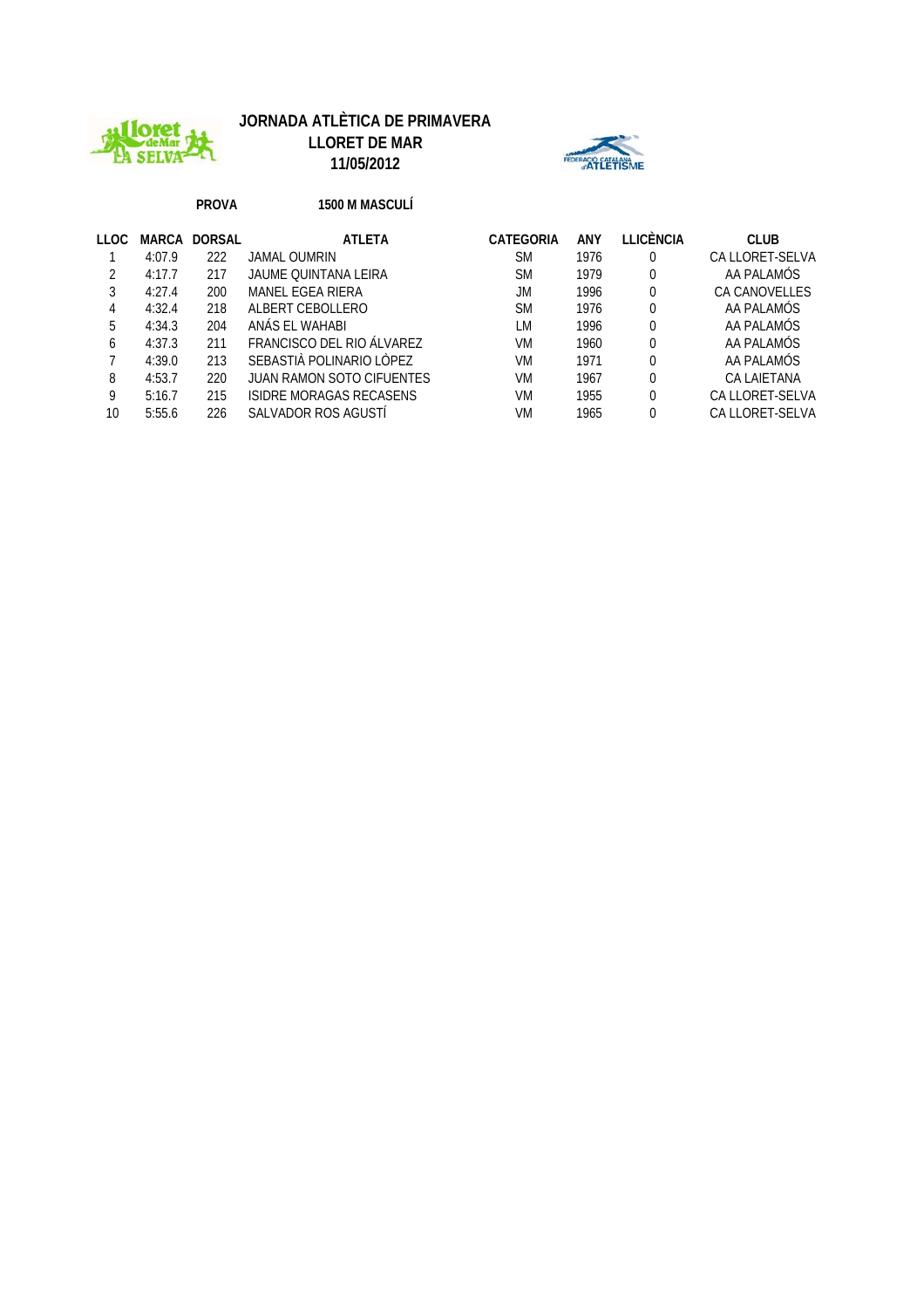



#### **PROVA 1000 M INFANTIL MASCULÍ**

| <b>LLOC</b> | <b>MARCA</b> | <b>DORSAL</b> | <b>ATLETA</b>                | <b>CATEGORIA</b> | <b>ANY</b> | <b>LLICÈNCIA</b> | <b>CLUB</b>          |
|-------------|--------------|---------------|------------------------------|------------------|------------|------------------|----------------------|
|             | 3:02.4       | 93            | KALEA BALDO COBREROS         | IM               | 1999       | 0                | AA PALAMÓS           |
| 2           | 3:35.2       | 22            | <b>GERARD IGLESIAS MARTI</b> | IM               | 2000       | 0                | CA LLORET-SELVA      |
| 3           | 4:28.1       | 110           | ERIC CLARA                   | IM               | 2000       | $\theta$         | AA PALAMÓS           |
| 4           | 4:44.0       | 111           | <b>GERARD RUTLLAN</b>        | IM               | 2000       | $\theta$         | AA PALAMÓS           |
|             |              | <b>PROVA</b>  | 1000 M CADET MASCULI         |                  |            |                  |                      |
|             |              |               |                              |                  |            |                  |                      |
| <b>LLOC</b> | <b>MARCA</b> | <b>DORSAL</b> | ATLETA                       | <b>CATEGORIA</b> | <b>ANY</b> | <b>LLICÈNCIA</b> | <b>CLUB</b>          |
| 5           | 2:50.6       | 37            | ANDRÉS CAMPOY NOVOA          | <b>CM</b>        | 1997       | 0                | <b>CA CANOVELLES</b> |
| 6           | 2:54.4       | 114           | <b>BILAL BOUCHRETE</b>       | <b>CM</b>        | 1997       | $\theta$         | <b>GIRONA CB</b>     |
| 7           | 2:55.2       | 89            | ROGER CAÑIGERAL MARCO        | <b>CM</b>        | 1998       | $\theta$         | AA PALAMÓS           |
| 8           | 3:00.1       | 88            | MAROUAN HAITOM               | <b>CM</b>        | 1998       | $\theta$         | AA PALAMÓS           |
| 9           | 3:13.5       | 85            | SAID MECHAAL                 | <b>CM</b>        | 1997       | $\theta$         | AA PALAMÓS           |
| 10          | 3:16.4       | 87            | <b>AYUB AYACHI</b>           | <b>CM</b>        | 1998       | $\theta$         | AA PALAMÓS           |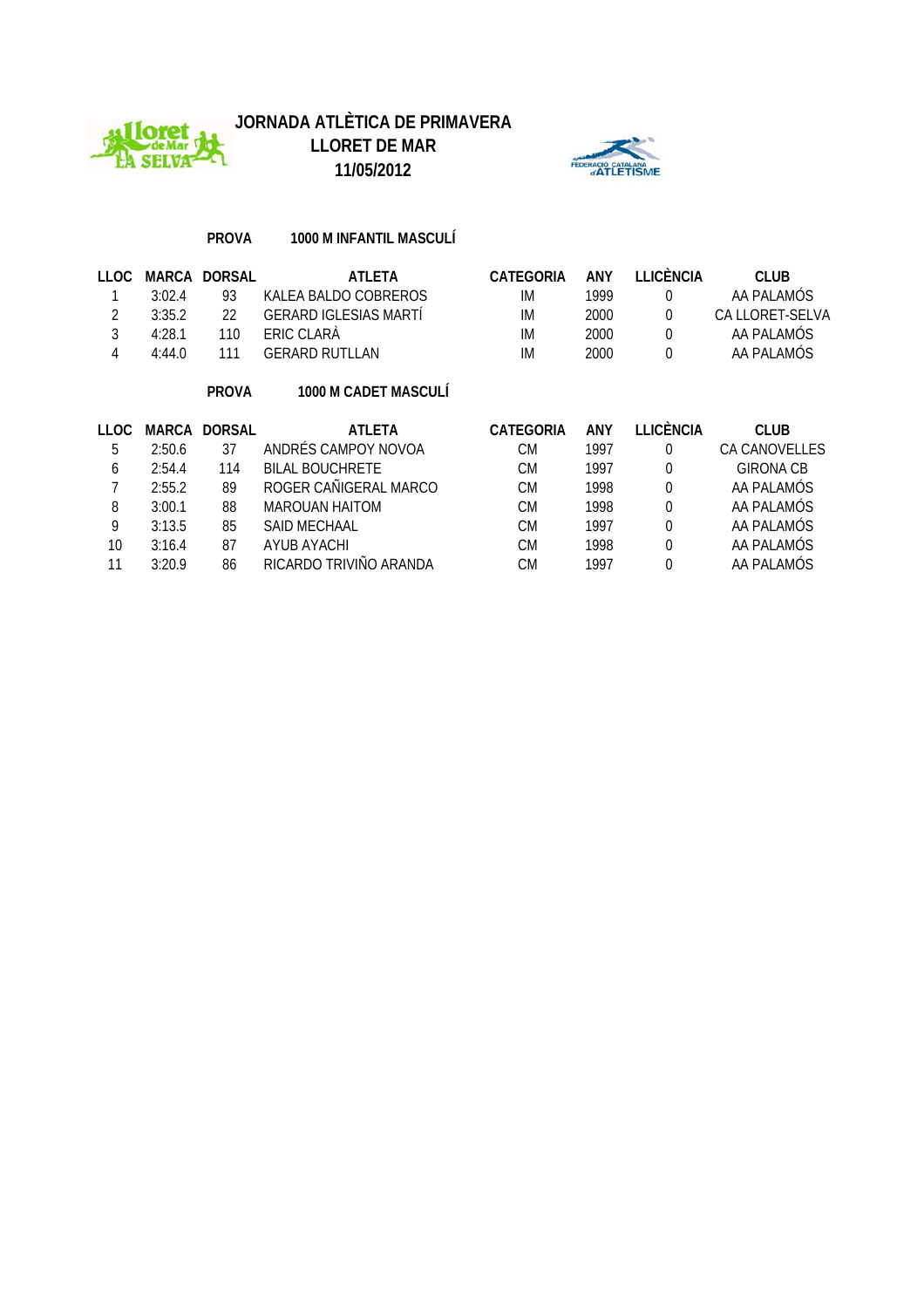



#### **PROVA 1000 M INFANTIL FEMENÍ**

| 11 O.C |        | MARCA DORSAL | ATI FTA                  | <b>CATEGORIA</b> | ANY  | <b>ILICENCIA</b> | <b>CLUB</b>   |
|--------|--------|--------------|--------------------------|------------------|------|------------------|---------------|
|        | 3:32.9 | 34           | MARTA CARLES MORALES     | IF               | 1999 |                  | CA CANOVELLES |
|        | 4:21.6 | 96           | MERON BALDÓ COBREROS     | IF               | 2000 | $\Omega$         | AA PALAMÓS    |
|        | 4:27.8 | 95           | BERTA CARRION RODRÍGUEZ  | IF               | 2000 | $\left( \right)$ | AA PALAMÓS    |
|        | 4:30.4 | 109          | MARIAMA DIALLO DIOCOUNDA | IF               | 2000 | $\left( \right)$ | AA PALAMÓS    |
| b      | 5:00.1 | 98           | CIAN COLOCHO JOUENNE     | IF               | 2000 |                  | AA PALAMÓS    |
|        |        |              |                          |                  |      |                  |               |

#### **PROVA 1000 M CADET FEMENÍ**

|                   | LLOC MARCA DORSAL | ATI FTA                  | CATEGORIA ANY LLICENCIA |      | CLUB.         |
|-------------------|-------------------|--------------------------|-------------------------|------|---------------|
| 3.30 R            | -36               | JASMINA MESA RAMÍREZ     |                         | 1998 | CA CANOVELLES |
| 4.04 <sub>0</sub> | 94                | CESIA JEANETHE BOJOROUEZ |                         | 1998 | AA PAI AMOS   |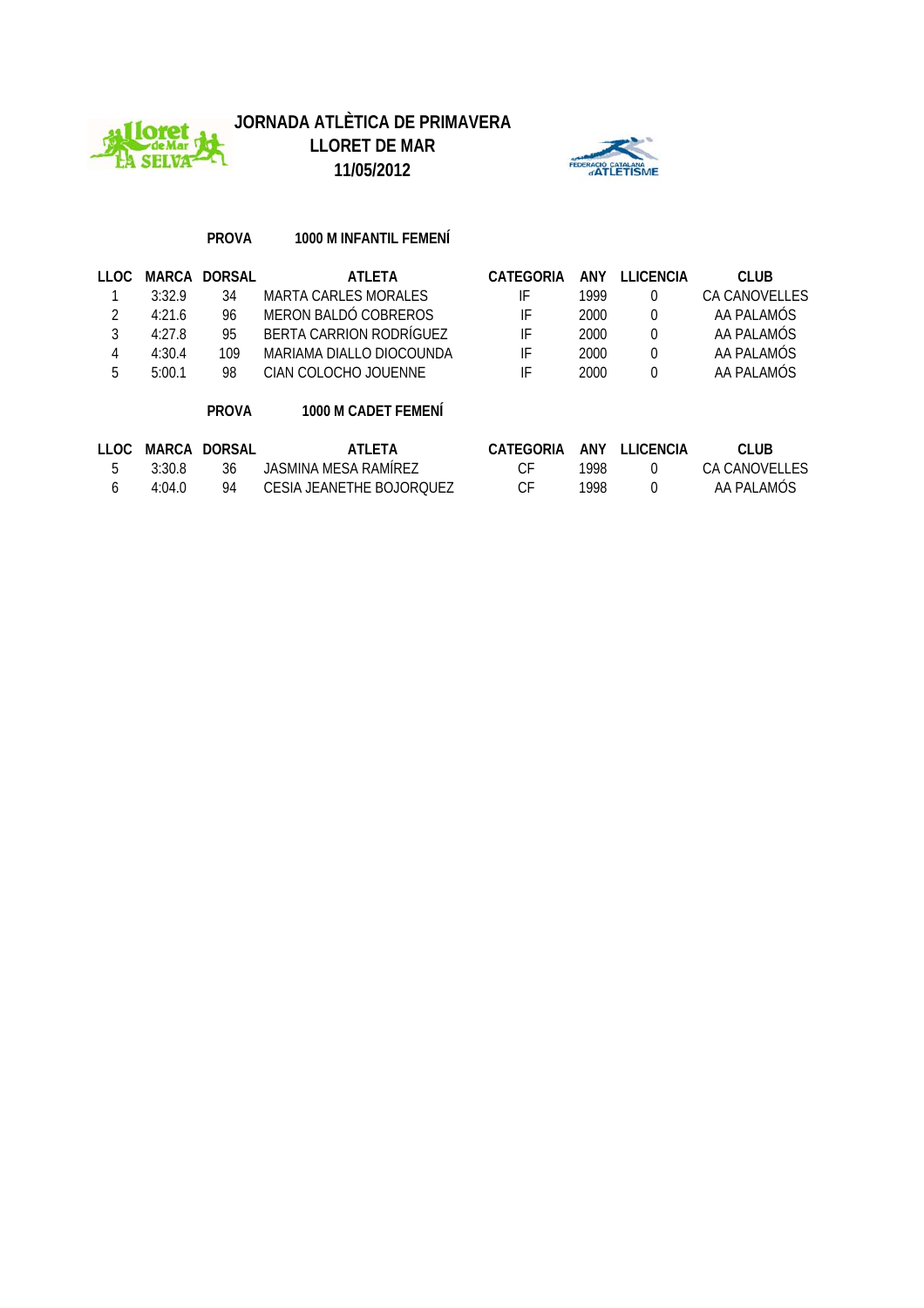



**PROVA 1000 M BEMJAMÍ MASCULÍ**

| LLOC |        | MARCA DORSAL | <b>ATLETA</b>               | <b>CATEGORIA</b> | <b>ANY</b> | <b>LLICÈNCIA</b> | <b>CLUB</b>             |
|------|--------|--------------|-----------------------------|------------------|------------|------------------|-------------------------|
|      | 352.0  | 113          | <b>BIEL FERREIRA</b>        | BM               | 2004       | $\Omega$         | AA PALAMÓS              |
| 2    | 3:53.3 | 105          | ARNAU SAUBÍ MAS             | BM               | 2004       | $\Omega$         | AA PALAMÓS              |
| 3    | 3:54.5 | 91           | ERIC RIGALL GALEOTE         | <b>BM</b>        | 2003       | $\Omega$         | AA PALAMÓS              |
| 4    | 3:58.2 | 97           | <b>JUAN SABRIA FONTANET</b> | <b>BM</b>        | 2003       | $\Omega$         | AA PALAMÓS              |
| 5    | 4:02.6 | 9            | DANIEL CASTAÑÉ CABRERA      | <b>BM</b>        | 2005       | 0                | CA LLORET-SELVA         |
| 6    | 4:03.0 | 104          | ROGER GAIG CASTELLO         | BM               | 2003       | $\theta$         | AA PALAMÓS              |
|      | 4:11.8 | 108          | ARNAU URBANO BRUJATS        | <b>BM</b>        | 2004       | 0                | AA PALAMÓS              |
| 8    | 4:23.1 | 4            | <b>DENIS SAYFULLIN</b>      | ВF               | 2003       | 0                | CA LLORET-SELVA         |
| 9    | 4:25.1 | 1            | RIDUAN BOGHAZI              | <b>BM</b>        | 2003       | $\Omega$         | CA LLORET-SELVA         |
| 10   | 4:30.2 | 63           | ALEJO ORTIZ                 | BM               | 2003       | $\Omega$         | AA PALAMÓS              |
| 11   | 4:39.8 | 50           | <b>IVAN RICO</b>            | BM               | 2004       | $\theta$         | <b>ESCOLA AT BLANES</b> |
| 12   | 4:45.5 | 49           | ERIC VIÑAS                  | <b>PBM</b>       | 2005       | 0                | <b>ESCOLA AT BLANES</b> |
| 13   | 4:50.7 | 80           | JORDI LACHKAR VALL-LLOSERA  | BM               | 2004       | $\theta$         | <b>CO FARNERS</b>       |
| 14   | 4:53.9 | 5            | GIOVANNI VENTRE VARGAS      | <b>BM</b>        | 2004       | 0                | CA LLORET-SELVA         |
| 15   | 4:57.6 |              | RUBEN RUIZ JUAREZ           | BM               | 2004       | 0                | CA LLORET-SELVA         |
| 16   | 5:00.1 | 106          | RAMIRO MONTIEL ANDREOTTI    | <b>BM</b>        | 2003       | $\theta$         | AA PALAMÓS              |
| 17   | 5:13.1 | 48           | ALVARO BOLZONI              | <b>PBM</b>       | 2005       | $\Omega$         | <b>ESCOLA AT BLANES</b> |
| 18   | 5:27.2 | 92           | <b>MARC RIBAS HURTAL</b>    | BM               | 2003       | $\Omega$         | AA PALAMÓS              |
| 19   | 5:35.0 | 2            | MARCOS FERNÁNDEZ VIDAL      | BM               | 2004       | $\Omega$         | CA LLORET-SELVA         |
|      |        |              |                             |                  |            |                  |                         |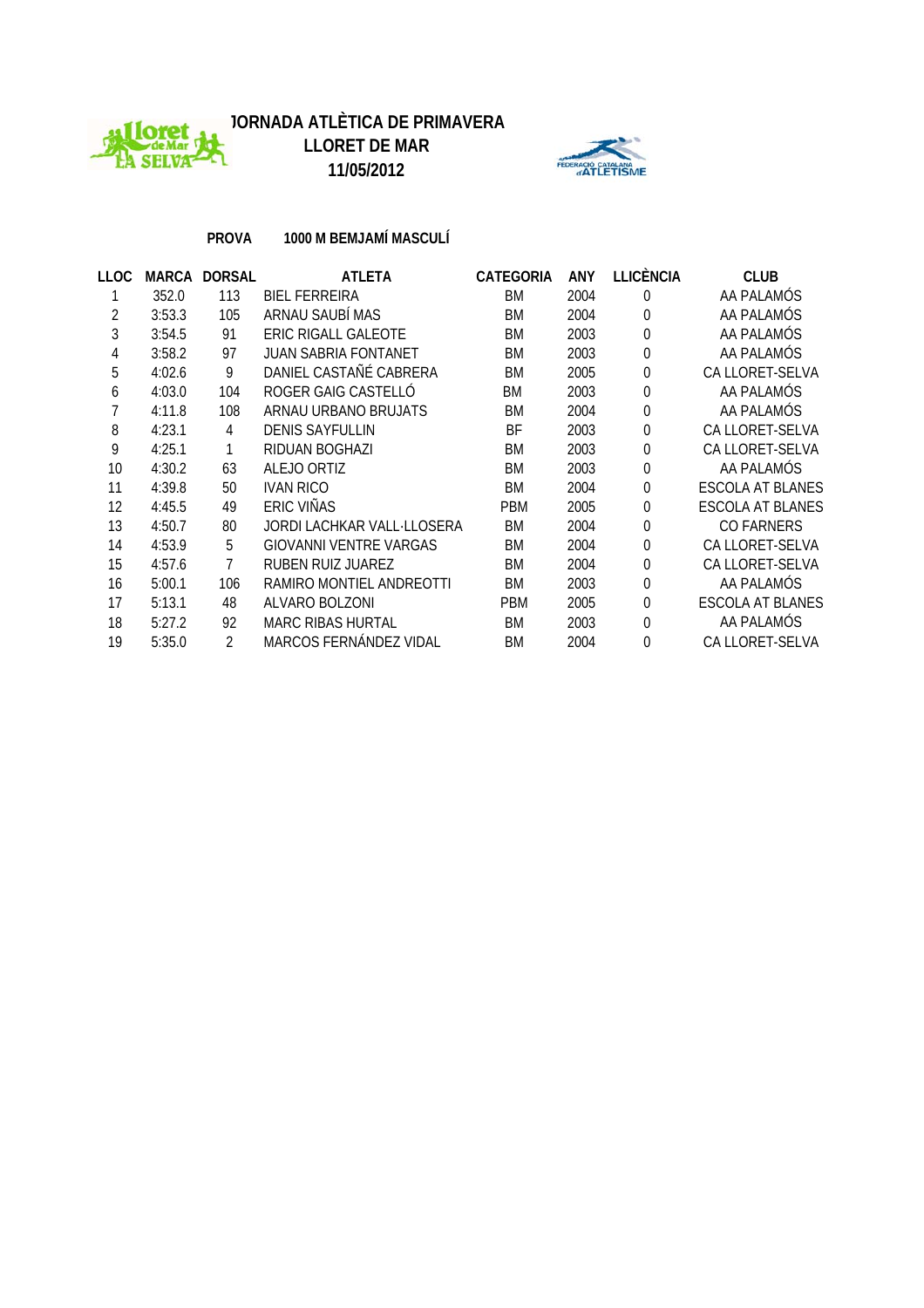



**PROVA 1000 M BEMJAMÍ FEMENÍ**

| 11 O.C | MARCA  | <b>DORSAL</b> | <b>ATLETA</b>               | CATEGORIA | <b>ANY</b> | <b>I LICÈNCIA</b> | <b>CLUB</b>             |
|--------|--------|---------------|-----------------------------|-----------|------------|-------------------|-------------------------|
|        | 4:06.3 |               | <b>JUDIT MARTÍNEZ SALAS</b> | ВF        | 2003       | 0                 | CA LLORET-SELVA         |
|        | 4:09.7 |               | YUMINA MIUKA                | ВF        | 2003       | 0                 | CA LLORET-SELVA         |
|        | 4:12.2 | 103           | CLARA FERNÁNDEZ CUCHILLO    | BF        | 2003       | 0                 | AA PALAMÓS              |
|        | 5:04.1 |               | LAIA ROMEO AMETLLER         | ВF        | 2004       | 0                 | CA LLORET-SELVA         |
| 5      | 5:52.6 | 44            | <b>MAR BELMONTE</b>         | ВF        | 2004       | 0                 | <b>ESCOLA AT BLANES</b> |
| 6      | 6:11.5 | 43            | <b>GISELA VIÑAS</b>         | ВF        | 2003       | 0                 | <b>ESCOLA AT BLANES</b> |
|        | 6.172  | 45            | JULIA LÓPEZ                 | ВF        | 2004       | 0                 | ESCOLA AT BLANES        |
|        |        |               |                             |           |            |                   |                         |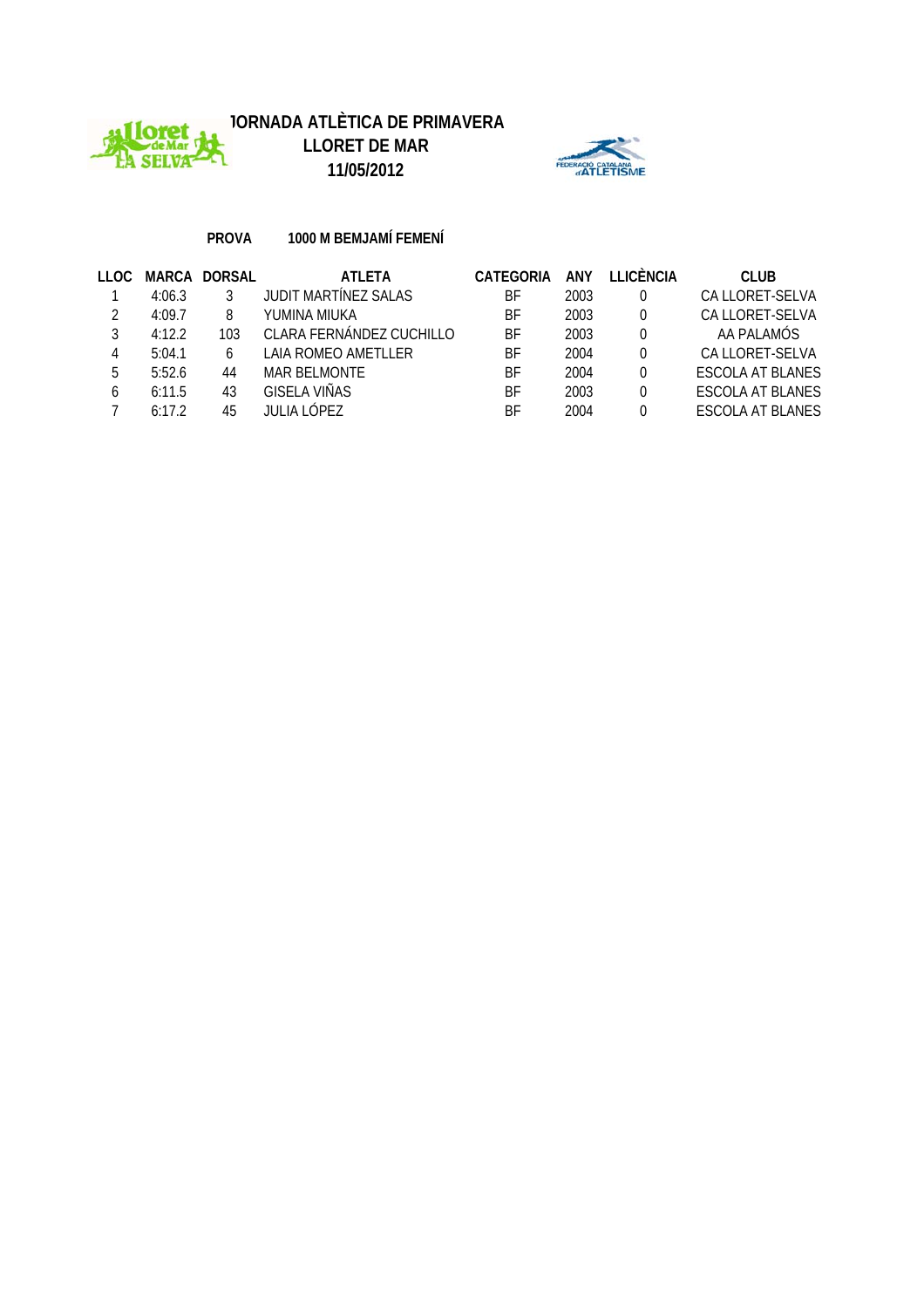



 $AE$ 

AGIO<br>2011

**PROVA 600 M ALEVÍ MASCULÍ**

| LLOC. |        | <b>MARCA DORSAL</b> | <b>ATLETA</b>               | CATEGORIA | ANY  | LLICÈNCIA | <b>CLUB</b>             |
|-------|--------|---------------------|-----------------------------|-----------|------|-----------|-------------------------|
|       | 1:57.2 | 102                 | MAX HEINZ SANFELIU          | AM        | 2001 | 0         | AA PALAMÓS              |
|       | 1:57.8 | 100                 | JOEL GENTO VAN DAM          | AM        | 2002 | 0         | AA PALAMÓS              |
|       | 2:13.4 | 18                  | ADRIÀ PÉREZ JIMÉNEZ         | AM        | 2002 | 0         | CA LLORET-SELVA         |
| 4     | 2:25.3 | 16                  | FILIP JANKE                 | AM        | 2002 | 0         | CA LLORET-SELVA         |
| 5     | 2:30.0 | 57                  | <b>GERARD SÁNCHEZ RAMIS</b> | AM        | 2001 |           | <b>ESCOLA AT BLANES</b> |
| 6     | 2:31.0 | 83                  | EDUARD ILLA MARTÍNEZ        | AM        | 2001 |           | AA PALAMÓS              |
|       | 2:31.3 | 19                  | MIOUEL TORNER VINYALS       | AM        | 2002 |           | CA LLORET-SELVA         |
| 8     | 2:34.6 | 90                  | JUANJO IGLESIAS ZAFRA       | AM        | 2001 | 0         | AA PALAMÓS              |
| 9     | 2:36.8 | 17                  | <b>CRISTIAN VENTE</b>       | AM        | 2001 |           | CA LLORET-SELVA         |
| 10    | 2:37.4 | 101                 | NIL RODRÍGUEZ CARMONA       | AM        | 2001 | $\Omega$  | AA PALAMÓS              |
| 11    | 2:50.5 | 82                  | JOAQUIN BELMONTE MARIÑO     | AM        | 2001 |           | AA PALAMÓS              |
|       |        |                     |                             |           |      |           |                         |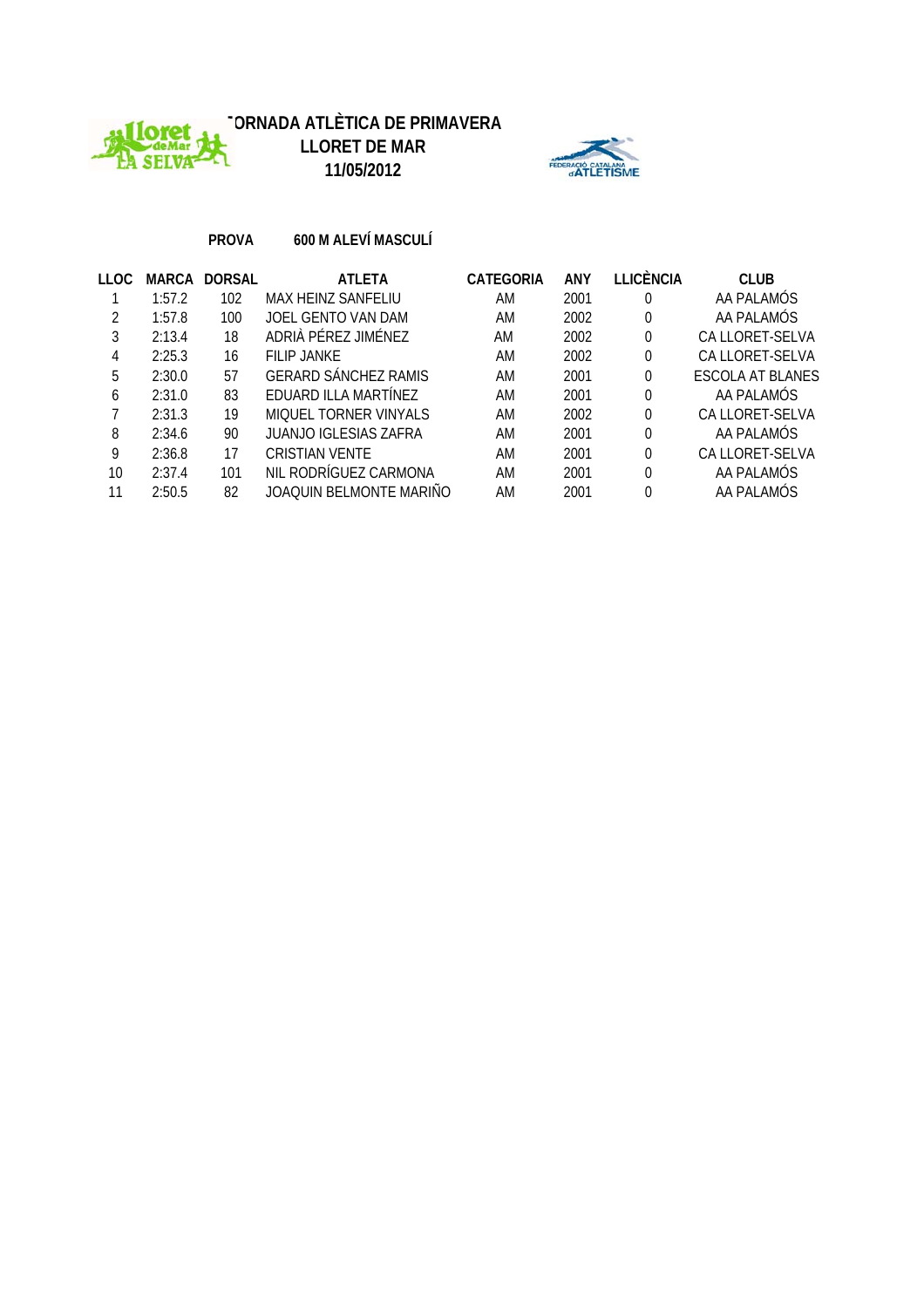





## **PROVA 600 M ALEVÍ FEMENÍ**

| LLOC | MARCA  | <b>DORSAL</b> | <b>ATLETA</b>               | CATEGORIA | ANY  | LLICÈNCIA | <b>CLUB</b>       |
|------|--------|---------------|-----------------------------|-----------|------|-----------|-------------------|
|      | 2:02.7 | 107           | <b>OUMY DIALLO DIALLO</b>   | AF        | 2002 | 0         | AA PALAMÓS        |
|      | 2:09.8 | 15            | MARIAM EL ALAMI             | AF        | 2002 | 0         | CA LLORET-SELVA   |
|      | 2:13.9 | 14            | ALEXANDRA BRAVO             | AF        | 2001 | 0         | CA LLORET-SELVA   |
| 4    | 2:14.8 | 41            | NOEMÍ MARTÍNEZ LÓPEZ        | AF        | 2001 | 0         | <b>CO FARNERS</b> |
| 5    | 2:15.0 | 10            | ARIADNA GARCIA PEÑA         | AF        | 2002 | 0         | CA LLORET-SELVA   |
| 6    | 2:20.9 | 13            | KAUTAR FL KHALIFLFL KHALIFL | AF        | 2001 | 0         | CA LLORET-SELVA   |
|      | 2:24.3 | 11            | LUBNA EL HANI RODRÍGUEZ     | AF        | 2002 | 0         | CA LLORET-SELVA   |
| 8    | 2:26.5 | 84            | JÚLIA MARTÍ LLOBET          | AF        | 2001 | 0         | AA PALAMÓS        |
| 9    | 2:29.4 | 20            | SANDRA ESQUERRÀ PULIDO      | AF        | 2001 | 0         | CA LLORET-SELVA   |
| 10   | 2:41.0 | 42            | MAISA CHTIOUI GARCIA        | AF        | 2001 | 0         | CO FARNERS        |
| 11   | 2:53.9 | 77            | AINOA ROOUE ABRIL           | AF        | 2001 | 0         | <b>CO FARNERS</b> |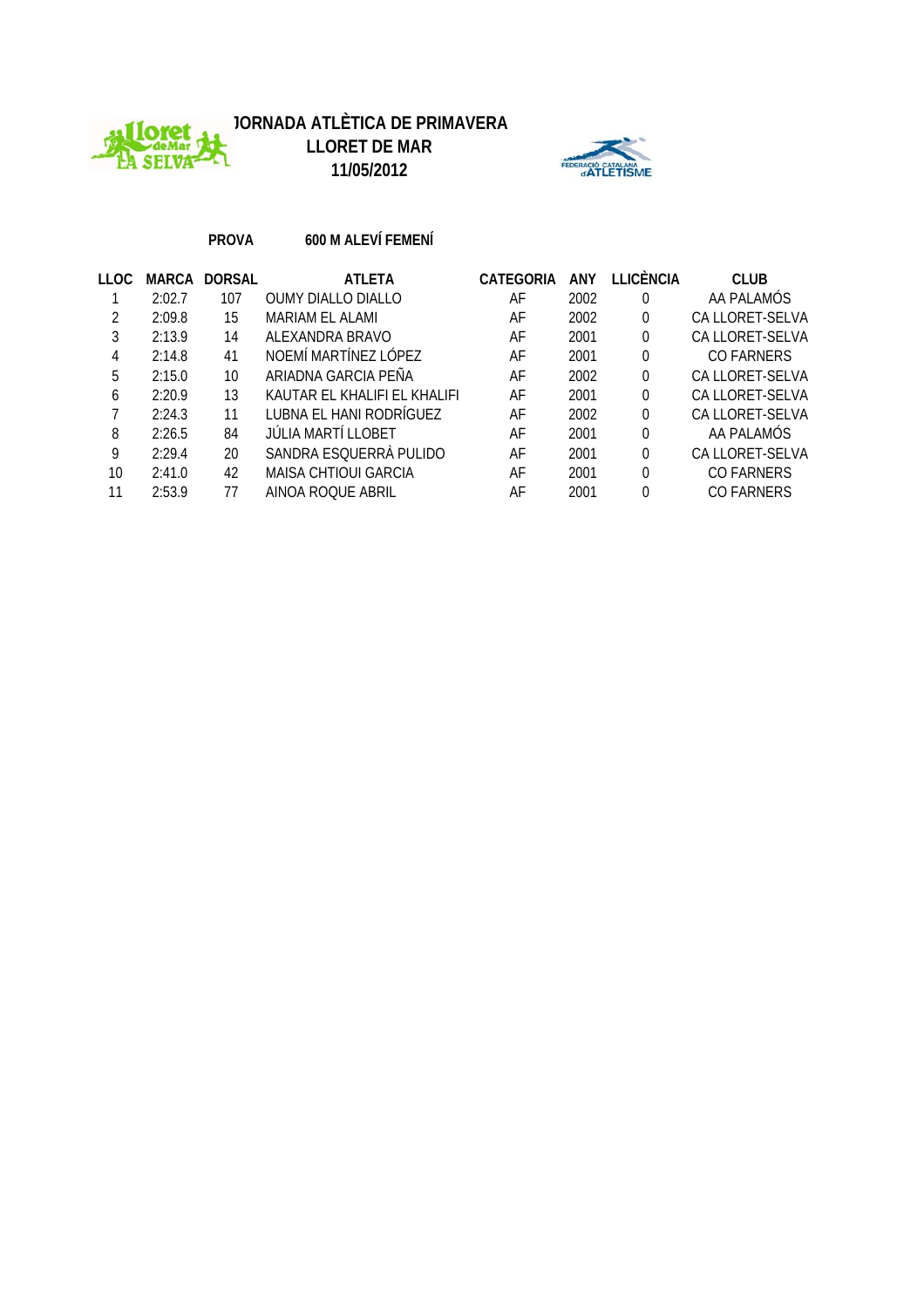





|             |              | <b>PROVA</b><br><b>SÈRIE</b> | 400 M MASCULÍ              |                  |      |                  |                   |
|-------------|--------------|------------------------------|----------------------------|------------------|------|------------------|-------------------|
| <b>LLOC</b> | <b>MARCA</b> | <b>DORSAL</b>                | <b>ATLETA</b>              | CATEGORIA        | ANY  | <b>LLICÈNCIA</b> | <b>CLUB</b>       |
|             | 53.0         | 221                          | <b>MOHAMED BELHADI</b>     | <b>PM</b>        | 1992 | $\theta$         | CA LLORET-SELVA   |
| 2           | 53.1         | 223                          | MARC JÍMENEZ BERNAL        | LM               | 1996 | 0                | CA LLORET-SELVA   |
| 3           | 54.0         | 208                          | RAMON LINARES PARAREDA     | JM               | 1992 | 0                | CA LLORET-SELVA   |
| 4           | 58.1         | 207                          | SERGI LACHKAR VALL-LLOSERA | LM               | 1996 | 0                | CA LLORET-SELVA   |
|             |              | <b>PROVA</b><br><b>SÈRIE</b> | 400 M MASCULÍ<br>2         |                  |      |                  |                   |
| LLOC        | <b>MARCA</b> | <b>DORSAL</b>                | <b>ATLETA</b>              | <b>CATEGORIA</b> | ANY  | LLICÈNCIA        | <b>CLUB</b>       |
|             | 57.7         | 219                          | JOSEP M MADÍ VILA          | VM               | 1963 | 0                | <b>CA CALELLA</b> |
| 2           | 1:02.8       | 205                          | PATRICIA MUNERA MUÑOZ      | ΤF               | 1996 | 0                | CA LLORET-SELVA   |
| 3           | 1:04.4       | 206                          | ROGER VALLÉS TOLOSA        | LM               | 1996 | 0                | CA LLORET-SELVA   |
| 4           | 1:07.0       | 224                          | JOSÉ CHAMIZO CASTAÑO       | JM.              | 1994 | $\theta$         | CA LLORET-SELVA   |
| 5           | 1:15.6       | 214                          | JOSEP SITJÀ AGUYE          | VM               | 1937 | 0                | CA LLORET-SELVA   |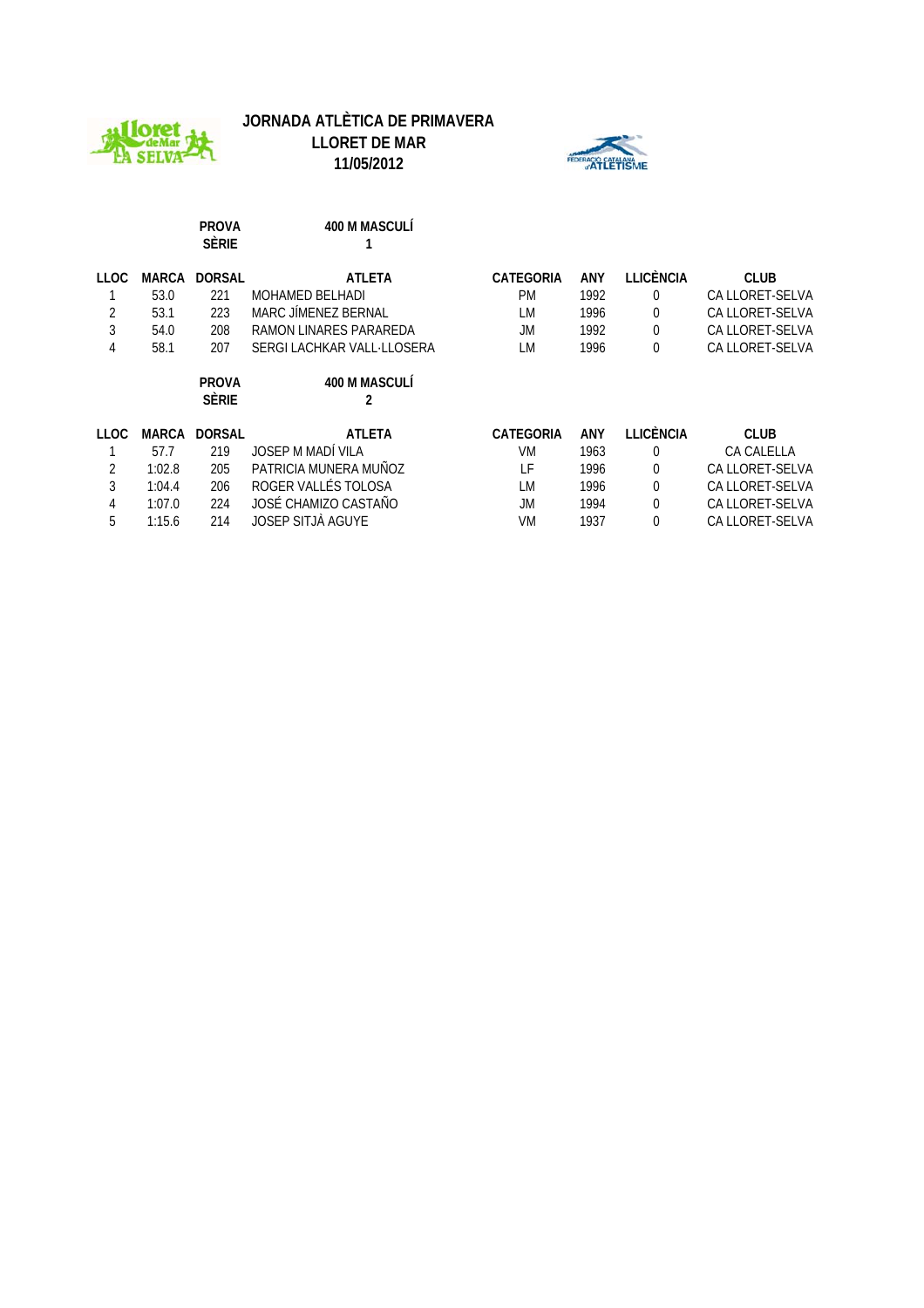

# **JORNADA ATLÈTICA DE PRIMAVERA**

**LLORET DE MAR 11/05/2012**



#### **PROVA 400 M FEMENÍ**

| LLOC. | MARCA  | DORSAL | ATI FTA                 | CATEGORIA | ANY  | LICÈNCIA | <b>CLUB</b>         |
|-------|--------|--------|-------------------------|-----------|------|----------|---------------------|
|       | 59.7   | 216    | MARTINA RODRÍGUEZ SALA  | F         | 1995 |          | <b>FC BARCELONA</b> |
|       | 1:00.4 | 202    | CLAUDIA ILLA MARTIALEZ  | F         | 1995 |          | AA PALAMÓS          |
|       | 1:02.2 | 210    | ANA ÁI VAREZ CRUALBA    | VF        | 1971 |          | CA SANT CELONI      |
| 4     | 1:05.0 | 225    | ANNA MAYNAU PUJALS      | JF        | 1994 |          | CA LLORET-SELVA     |
| 5     | 1:10.5 | 205    | PATRICIA MUNERA MUÑOZ   | F         | 1996 |          | CA LLORET-SELVA     |
|       | 1:12.0 | 209    | MA ROSA ESCRIBANO CHECA | VF        | 1958 |          | AA PALAMÓS          |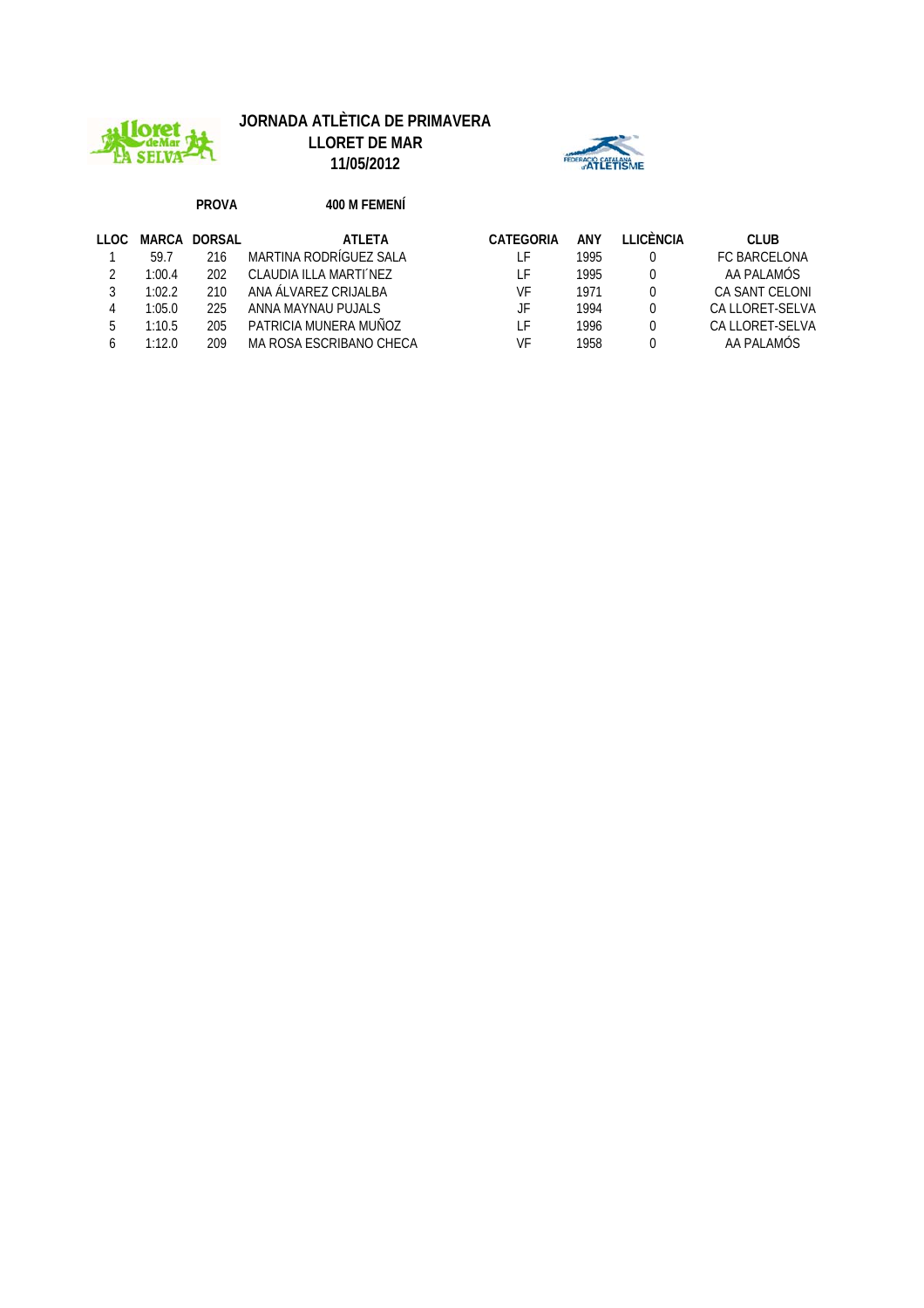





|      |       | <b>PROVA</b><br><b>SÈRIE</b> | <b>150 M INFANTIL MASCULÍ</b>      |                  |      |                  |                   |
|------|-------|------------------------------|------------------------------------|------------------|------|------------------|-------------------|
| LLOC | MARCA | <b>DORSAL</b>                | <b>ATLETA</b>                      | <b>CATEGORIA</b> | ANY  | <b>LLICÈNCIA</b> | <b>CLUB</b>       |
|      | 19.4  | 93                           | KALEA BALDO COBREROS               | IM               | 1999 | $\theta$         | AA PALAMOS        |
| 2    | 20.7  | 26                           | CARLOS JUÁREZ VITORIA              | IM               | 1999 | $\mathbf 0$      | CA LLORET-SELVA   |
| 3    | 22.0  | 40                           | BIEL LÓPEZ GINESTA                 | IM               | 1999 | $\mathbf 0$      | <b>CA CALELLA</b> |
| 4    | 22.4  | 99                           | CRISTIAN MONTIEL ANDREOTTI         | IM               | 2000 | $\mathbf 0$      | AA PALAMÓS        |
| 5    | 23.3  | 29                           | POL FRANQUET FÁBREGAS              | IM               | 2000 | $\mathbf 0$      | CA LLORET-SELVA   |
|      |       | <b>PROVA</b><br><b>SÈRIE</b> | <b>150 M INFANTIL MASCULÍ</b><br>2 |                  |      |                  |                   |
| LLOC | MARCA | <b>DORSAL</b>                | <b>ATLETA</b>                      | CATEGORIA        | ANY  | <b>LLICÈNCIA</b> | <b>CLUB</b>       |
|      | 22.9  | 112                          | NÉSTOR CAZORLA                     | IM.              | 2000 | $\theta$         | AA PALAMÓS        |
| 2    | 23.2  | 30                           | MARC VIDAL CAMPS                   | IM               | 2000 | $\theta$         | CA LLORET-SELVA   |
| 3    | 28.8  | 110                          | ERIC CLARA                         | IM               | 2000 | $\Omega$         | AA PALAMÓS        |
| 4    | 24.5  | 111                          | <b>GERARD RUTLLAN</b>              | IM               | 2000 | 0                | AA PALAMÓS        |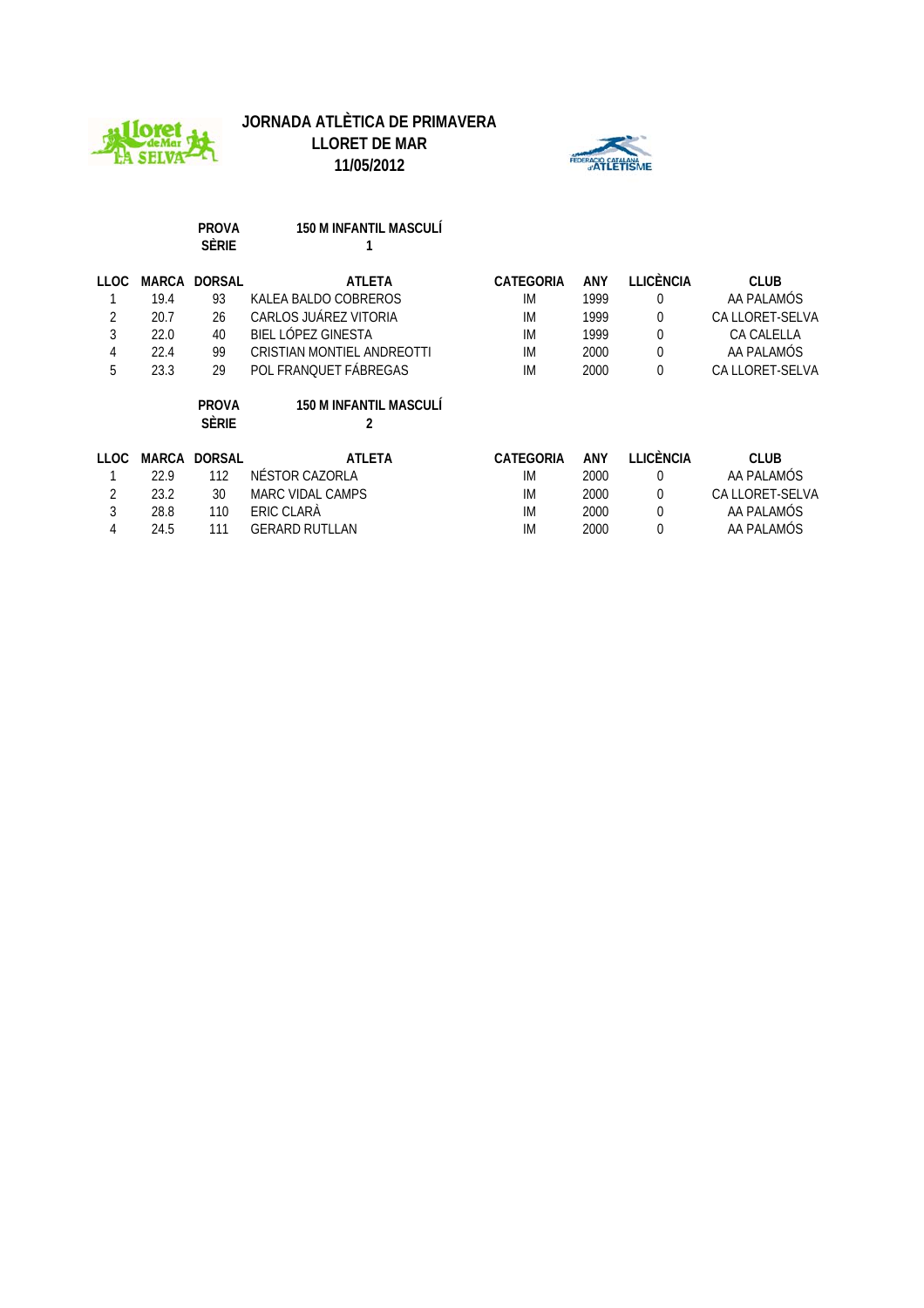



**11/05/2012**

**PROVA 150 M INFANTIL FEMENÍ**

|             |       | Sèrie                        |                                   |                  |            |                  |                      |
|-------------|-------|------------------------------|-----------------------------------|------------------|------------|------------------|----------------------|
| <b>LLOC</b> | MARCA | <b>DORSAL</b>                | <b>ATLETA</b>                     | <b>CATEGORIA</b> | <b>ANY</b> | <b>LLICÈNCIA</b> | <b>CLUB</b>          |
|             | 19.9  | 27                           | PAULA CALVERAS CALATAYUD          | IF               | 2000       | $\theta$         | CA LLORET-SELVA      |
| 2           | 20.9  | 81                           | CLARA VERGÉS BALLESTEROS          | IF               | 1999       | $\theta$         | CA LLORET-SELVA      |
| 3           | 21.2  | 33                           | MARTA RODRÍGUEZ GARCIA            | IF               | 1999       | $\theta$         | <b>CA CANOVELLES</b> |
| 4           | 22.7  | 23                           | KAMLA EL HANI RODRÍGUEZ           | IF               | 2000       | $\theta$         | CA LLORET-SELVA      |
| 5           | 23.6  | 32                           | ALBA RODRÍGUEZ RUIZ               | IF               | 1999       | $\theta$         | <b>CA CANOVELLES</b> |
| 6           | 25.3  | 96                           | MERON BALDÓ COBREROS              | IF               | 2000       | $\theta$         | AA PALAMÓS           |
| 7           | 26.0  | 78                           | SONIA MARTOS SALAMANYA            | IF               | 2000       | $\theta$         | <b>CO FARNERS</b>    |
|             |       |                              |                                   |                  |            |                  |                      |
|             |       | <b>PROVA</b><br><b>Sèrie</b> | <b>150 M INFANTIL FEMENI</b><br>2 |                  |            |                  |                      |
| <b>LLOC</b> | MARCA | <b>DORSAL</b>                | <b>ATLETA</b>                     | <b>CATEGORIA</b> | ANY        | LLICÈNCIA        | <b>CLUB</b>          |
|             | 21.8  | 35                           | MARINA GÓMEZ BLÁZOUEZ             | IF               | 1999       | $\theta$         | <b>CA CANOVELLES</b> |
| 2           | 22.3  | 31                           | LARA POCH RAPOSO                  | IF               | 1999       | $\theta$         | <b>CA CANOVELLES</b> |
| 3           | 23.6  | 25                           | <b>SANA BAKHAT</b>                | IF               | 1999       | 0                | CA LLORET-SELVA      |
| 4           | 24.3  | 28                           | VALENTINA MARIANI ALCOVERRA       | IF               | 1999       | $\Omega$         | CA LLORET-SELVA      |
| 5           | 26.2  | 109                          | MARIAMA DIALLO DIOCOUNDA          | IF               | 2000       | $\mathbf 0$      | AA PALAMÓS           |
| 6           | 26.6  | 98                           | CIAN COLOCHO JOUENNE              | IF               | 2000       | $\theta$         | AA PALAMÓS           |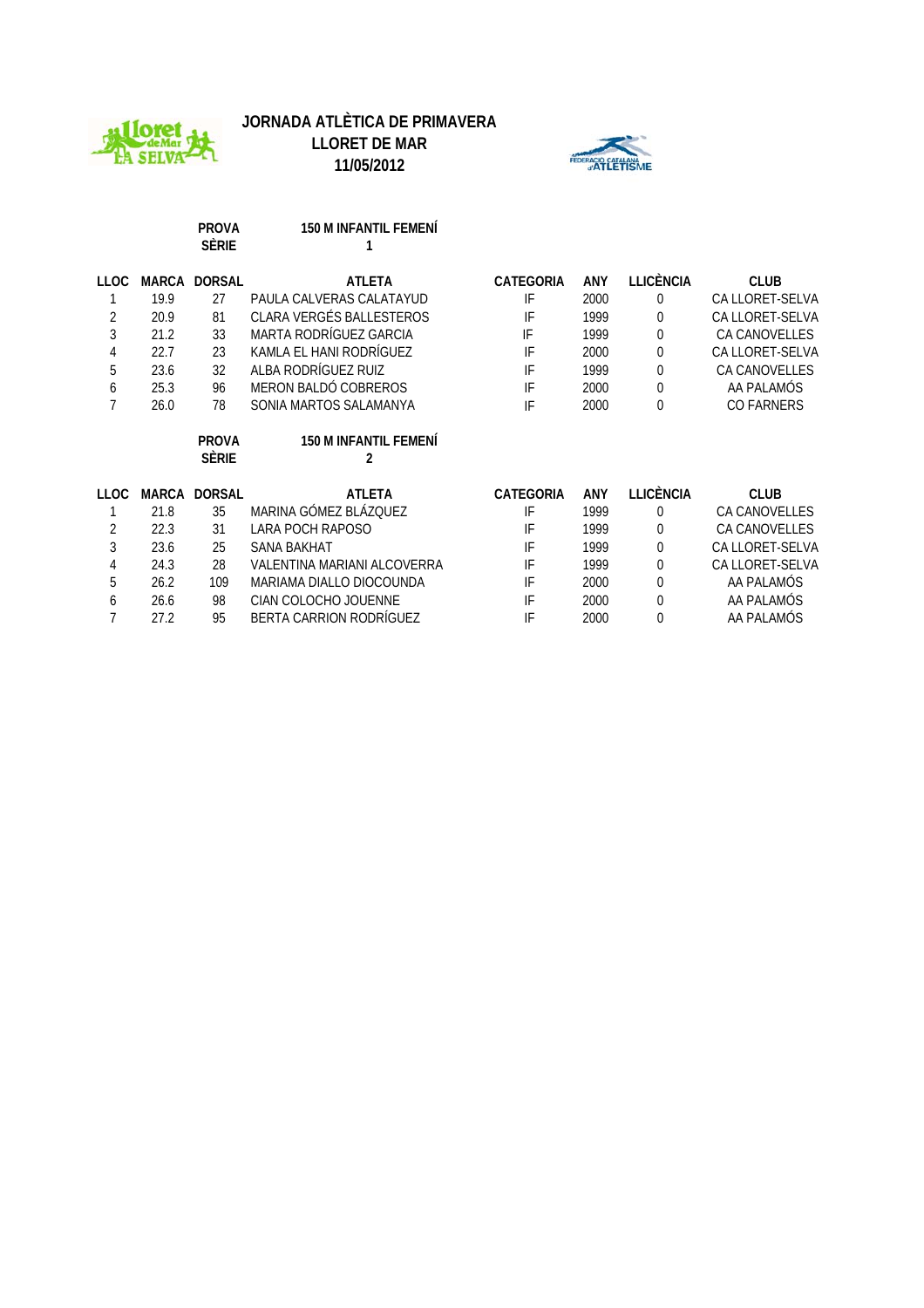

# **JORNADA ATLÈTICA DE PRIMAVERA**

**LLORET DE MAR 11/05/2012**



|                |              | <b>PROVA</b><br><b>SÈRIE</b> | 60 M BENJAMI MASCULI<br>1              |                  |            |                  |                         |
|----------------|--------------|------------------------------|----------------------------------------|------------------|------------|------------------|-------------------------|
| <b>LLOC</b>    | <b>MARCA</b> | <b>DORSAL</b>                | <b>ATLETA</b>                          | CATEGORIA        | <b>ANY</b> | <b>LLICÈNCIA</b> | <b>CLUB</b>             |
| $\mathbf{1}$   | 11.3         | 48                           | ALVARO BOLZONI                         | <b>PBM</b>       | 2005       | $\mathbf 0$      | <b>ESCOLA AT BLANES</b> |
| $\overline{2}$ | 11.5         | 79                           | RAÚL MARTÍNEZ LÓPEZ                    | PBM              | 2005       | $\pmb{0}$        | <b>CO FARNERS</b>       |
| 3              | 11.7         | 52                           | <b>IZAN CANO CASAS</b>                 | <b>BM</b>        | 2003       | $\mathbf 0$      | <b>ESCOLA AT BLANES</b> |
| 4              | 12.0         | 50                           | <b>IVAN RICO</b>                       | <b>BM</b>        | 2004       | $\Omega$         | <b>ESCOLA AT BLANES</b> |
| 5              | 13.1         | 46                           | DANIEL LÓPEZ HURTADO                   | <b>PBM</b>       | 2005       | 0                | ESCOLA AT BLANES        |
|                |              | <b>PROVA</b><br><b>SÈRIE</b> | 60 M BENJAMÍ MASCULI<br>$\overline{2}$ |                  |            |                  |                         |
| LLOC           | MARCA        | <b>DORSAL</b>                | <b>ATLETA</b>                          | <b>CATEGORIA</b> | <b>ANY</b> | <b>LLICÈNCIA</b> | <b>CLUB</b>             |
| 1              | 10.2         | 104                          | ROGER GAIG CASTELLÓ                    | <b>BM</b>        | 2003       | $\boldsymbol{0}$ | AA PALAMÓS              |
| $\overline{2}$ | 10.2         | 105                          | ARNAU SAUBÍ MAS                        | <b>BM</b>        | 2004       | $\mathbf 0$      | AA PALAMÓS              |
| 3              | 10.2         | 58                           | MARC ANTONIO ÉVORA                     | <b>BM</b>        | 2003       | $\mathbf 0$      | CA MALGRAT              |
| 4              | 10.9         | 5                            | <b>GIOVANNI VENTRE VARGAS</b>          | <b>BM</b>        | 2004       | $\Omega$         | CA LLORET-SELVA         |
| 5              | 11.8         | 7                            | RUBEN RUIZ JUAREZ                      | <b>BM</b>        | 2004       | 0                | CA LLORET-SELVA         |
|                |              | <b>PROVA</b><br><b>SÈRIE</b> | <b>60 M BENJAMÍ MASCULI</b><br>3       |                  |            |                  |                         |
| LLOC           | <b>MARCA</b> | <b>DORSAL</b>                | <b>ATLETA</b>                          | CATEGORIA        | <b>ANY</b> | <b>LLICÈNCIA</b> | <b>CLUB</b>             |
| $\mathbf{1}$   | 9.5          | $\overline{4}$               | <b>DENIS SAYFULLIN</b>                 | <b>BF</b>        | 2003       | $\mathbf 0$      | CA LLORET-SELVA         |
| $\overline{2}$ | 10.4         | 92                           | <b>MARC RIBAS HURTAL</b>               | <b>BM</b>        | 2003       | $\mathbf 0$      | AA PALAMÓS              |
| $\mathfrak{Z}$ | 10.7         | 9                            | DANIEL CASTAÑÉ CABRERA                 | <b>BM</b>        | 2005       | $\mathbf 0$      | CA LLORET-SELVA         |
| 4              | 11.0         | 80                           | <b>JORDI LACHKAR VALL LLOSERA</b>      | <b>BM</b>        | 2004       | $\Omega$         | <b>CO FARNERS</b>       |
| 5              | 11.3         | 106                          | RAMIRO MONTIEL ANDREOTTI               | <b>BM</b>        | 2003       | 0                | AA PALAMÓS              |
|                |              | <b>PROVA</b><br><b>SÈRIE</b> | 60 M BENJAMÍ MASCULI<br>4              |                  |            |                  |                         |
| <b>LLOC</b>    | <b>MARCA</b> | <b>DORSAL</b>                | <b>ATLETA</b>                          | CATEGORIA        | <b>ANY</b> | <b>LLICÈNCIA</b> | <b>CLUB</b>             |
| 1              | 10.1         | 113                          | <b>BIEL FERREIRA</b>                   | <b>BM</b>        | 2004       | $\pmb{0}$        | AA PALAMÓS              |
| $\overline{2}$ | 10.5         | 97                           | <b>JUAN SABRIA FONTANET</b>            | <b>BM</b>        | 2003       | $\mathbf{0}$     | AA PALAMÓS              |
| 3              | 11.1         | 108                          | ARNAU URBANO BRUJATS                   | <b>BM</b>        | 2004       | $\Omega$         | AA PALAMÓS              |
| 4              | 12.2         | 2                            | MARCOS FERNÁNDEZ VIDAL                 | BM               | 2004       | 0                | CA LLORET-SELVA         |
|                |              | <b>PROVA</b><br><b>SÈRIE</b> | 60 M BENJAMÍ MASCULI<br>5              |                  |            |                  |                         |
|                |              | LLOC MARCA DORSAL            | <b>ATLETA</b>                          | CATEGORIA        | ANY        | <b>LLICÈNCIA</b> | <b>CLUB</b>             |
| 1              | 9.9          | 91                           | ERIC RIGALL GALEOTE                    | <b>BM</b>        | 2003       |                  | AA PALAMÓS              |
| $\overline{2}$ | 10.2         | $\mathbf{1}$                 | RIDUAN BOGHAZI                         | <b>BM</b>        | 2003       |                  | CA LLORET-SELVA         |
| 3              | 10.6         | 63                           | ALEJO ORTIZ                            | BM               | 2003       |                  | AA PALAMÓS              |
| 4              | 11.1         | 49                           | ERIC VIÑAS                             | PBM              | 2005       |                  | <b>ESCOLA AT BLANES</b> |
| 5              | 11.9         | 62                           | MIQUEL GUERRERO                        | BM               | 2003       |                  | ESCOLA AT BLANES        |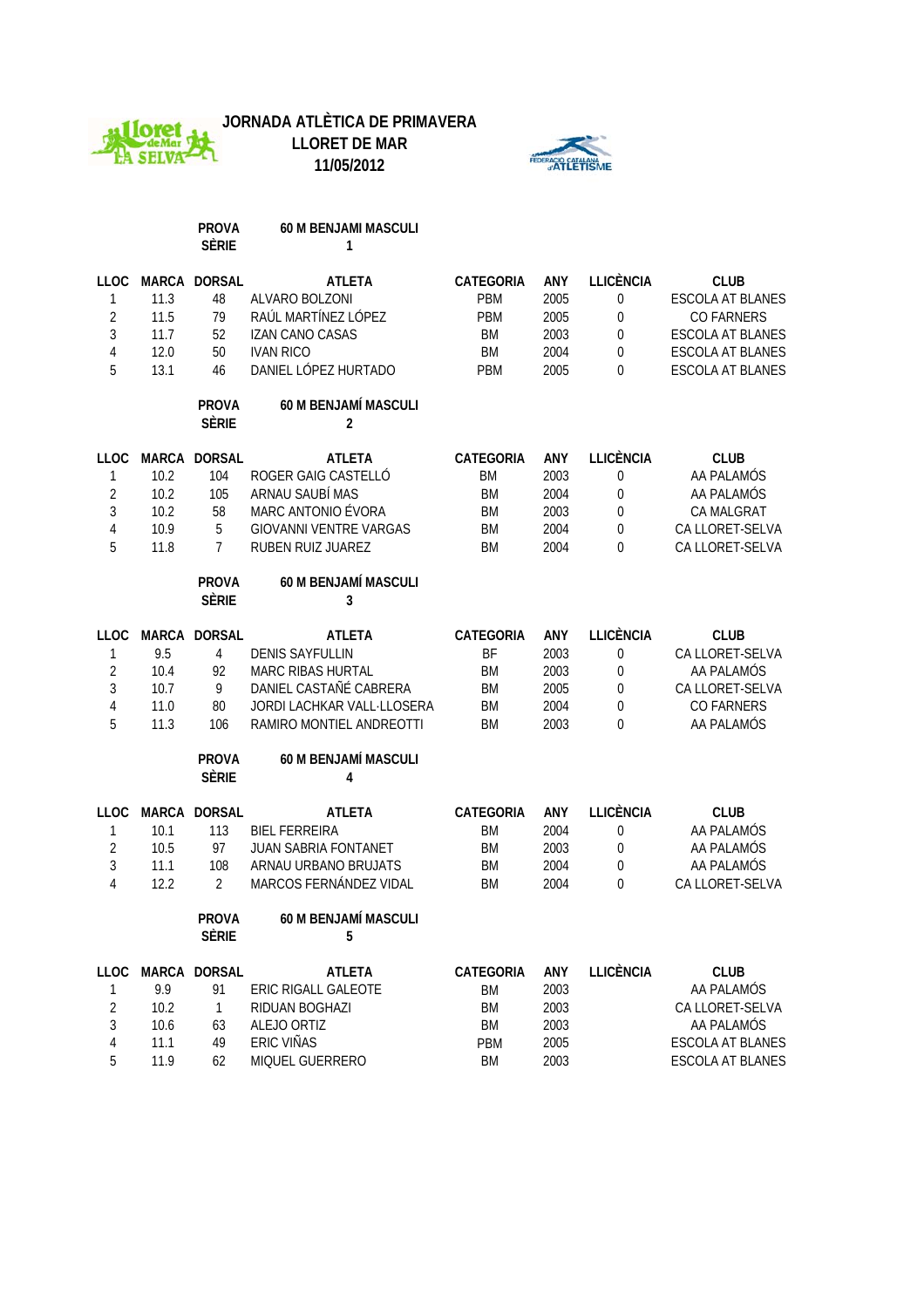





|       | <b>PROVA</b><br><b>SÈRIE</b> | <b>60 M BENJAMI FEMENI</b> |                  |            |                  |                         |
|-------|------------------------------|----------------------------|------------------|------------|------------------|-------------------------|
|       |                              | <b>ATLETA</b>              | <b>CATEGORIA</b> | <b>ANY</b> | <b>LLICÈNCIA</b> | <b>CLUB</b>             |
| 10.4  | 8                            | YUMINA MIUKA               | BF               | 2003       | 0                | CA LLORET-SELVA         |
| 11.4  | 6                            | <b>LAIA ROMEO AMETLLER</b> | <b>BF</b>        | 2004       | 0                | CA LLORET-SELVA         |
| 11.4  | 43                           | GISELA VIÑAS               | BF               | 2003       | 0                | <b>ESCOLA AT BLANES</b> |
| 12.3  | 44                           | <b>MAR BELMONTE</b>        | <b>BF</b>        | 2004       | 0                | <b>ESCOLA AT BLANES</b> |
|       | <b>PROVA</b><br><b>SÈRIE</b> | 60 M BENJAMÍ FEMENÍ        |                  |            |                  |                         |
|       |                              |                            |                  |            |                  |                         |
| MARCA | <b>DORSAL</b>                | <b>ATLETA</b>              | <b>CATEGORIA</b> | ANY        | <b>LLICÈNCIA</b> | <b>CLUB</b>             |
| 10.1  | 103                          | CLARA FERNÁNDEZ CUCHILLO   | <b>BF</b>        | 2003       | 0                | AA PALAMÓS              |
| 11.5  | 51                           | YAIZA BUSTOS MAGAN         | BF               | 2003       | 0                | <b>ESCOLA AT BLANES</b> |
|       |                              | <b>MARCA DORSAL</b>        |                  |            |                  |                         |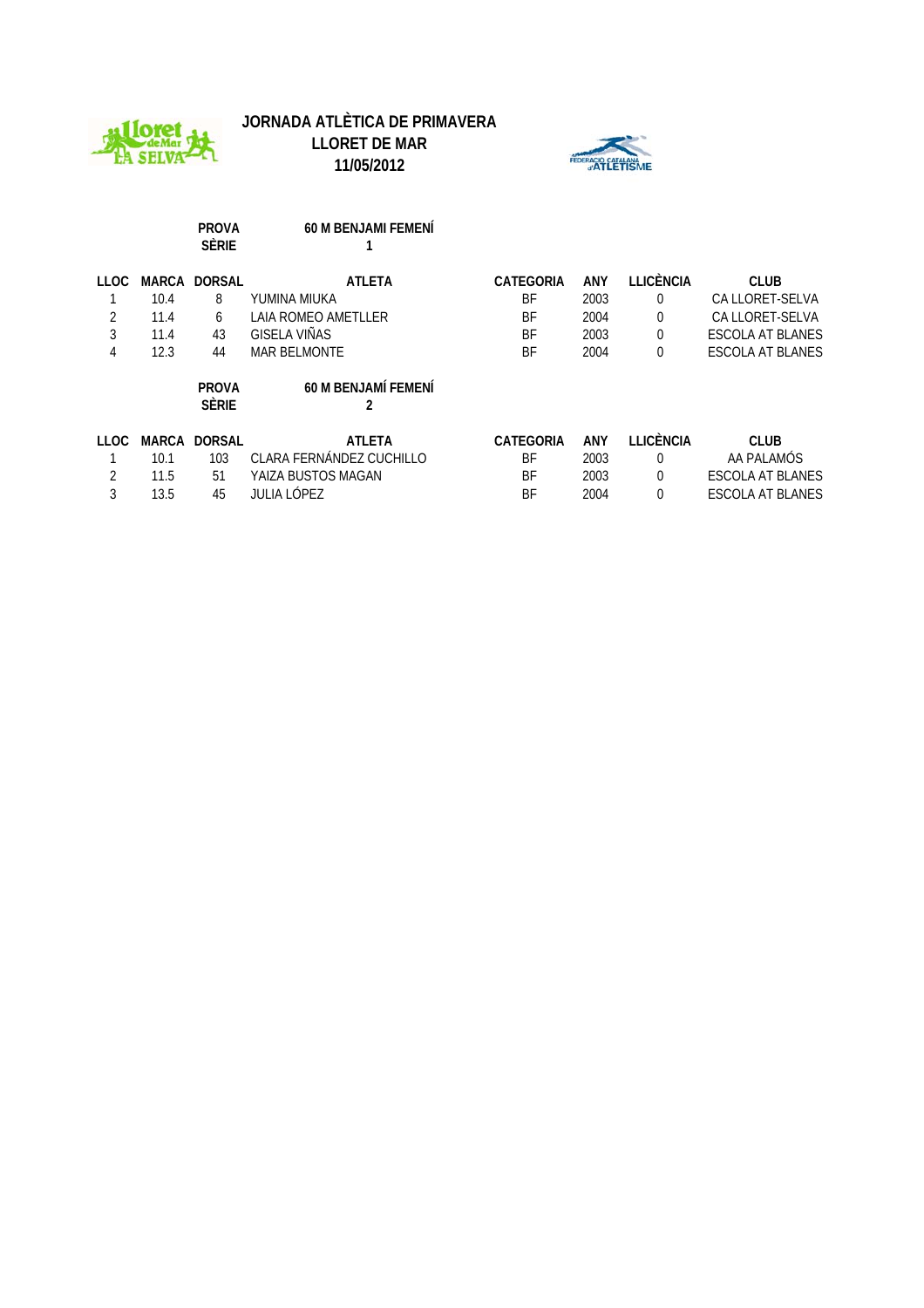



ΛE

|                |              | <b>PROVA</b><br><b>SÈRIE</b> | <b>60 M ALEVÍ MASCULI</b><br>1 |                  |      |                  |                         |
|----------------|--------------|------------------------------|--------------------------------|------------------|------|------------------|-------------------------|
| <b>LLOC</b>    | MARCA        | <b>DORSAL</b>                | <b>ATLETA</b>                  | <b>CATEGORIA</b> | ANY  | <b>LLICÈNCIA</b> | <b>CLUB</b>             |
|                | 8.9          | 102                          | MAX HEINZ SANFELIU             | AM               | 2001 | 0                | AA PALAMÓS              |
| $\overline{2}$ | 9.5          | 100                          | JOEL GENTO VAN DAM             | AM               | 2002 | 0                | AA PALAMÓS              |
| 3              | 10.6         | 101                          | NIL RODRÍGUEZ CARMONA          | AM               | 2001 | $\mathbf 0$      | AA PALAMÓS              |
| 4              | 11.4         | 82                           | JOAQUIN BELMONTE MARIÑO        | AM               | 2001 | 0                | AA PALAMÓS              |
|                |              | <b>PROVA</b>                 | 60 M ALEVÍ MASCULI             |                  |      |                  |                         |
|                |              | <b>SÈRIE</b>                 | 2                              |                  |      |                  |                         |
| <b>LLOC</b>    | MARCA        | <b>DORSAL</b>                | <b>ATLETA</b>                  | <b>CATEGORIA</b> | ANY  | <b>LLICÈNCIA</b> | <b>CLUB</b>             |
|                | 9.9          | 16                           | <b>FILIP JANKE</b>             | AM               | 2002 | 0                | CA LLORET-SELVA         |
| $\overline{2}$ | 10.2         | 83                           | EDUARD ILLA MARTÍNEZ           | AM               | 2001 | 0                | AA PALAMÓS              |
| 3              | 10.4         | 19                           | MIQUEL TORNER VINYALS          | AM               | 2002 | 0                | CA LLORET-SELVA         |
| 4              | 10.9         | 90                           | <b>JUANJO IGLESIAS ZAFRA</b>   | AM               | 2001 | 0                | AA PALAMÓS              |
| 5              | 12.3         | 47                           | AGUSTÍN MARQUÍ                 | <b>BM</b>        | 2004 | 0                | <b>ESCOLA AT BLANES</b> |
|                |              | <b>PROVA</b><br><b>SÈRIE</b> | <b>60 M ALEVÍ MASCULI</b><br>3 |                  |      |                  |                         |
|                |              |                              |                                |                  |      |                  |                         |
| <b>LLOC</b>    | <b>MARCA</b> | <b>DORSAL</b>                | <b>ATLETA</b>                  | <b>CATEGORIA</b> | ANY  | <b>LLICÈNCIA</b> | <b>CLUB</b>             |
|                | 9.7          | 18                           | ADRIÀ PÉREZ JIMÉNEZ            | AM               | 2002 | 0                | CA LLORET-SELVA         |
| $\overline{2}$ | 9.9          | 60                           | MATEO LÓPEZ                    | AM               | 2002 | 0                | <b>CA MALGRAT</b>       |
| 3              | 10.6         | 17                           | <b>CRISTIAN VENTE</b>          | AM               | 2001 | 0                | CA LLORET-SELVA         |